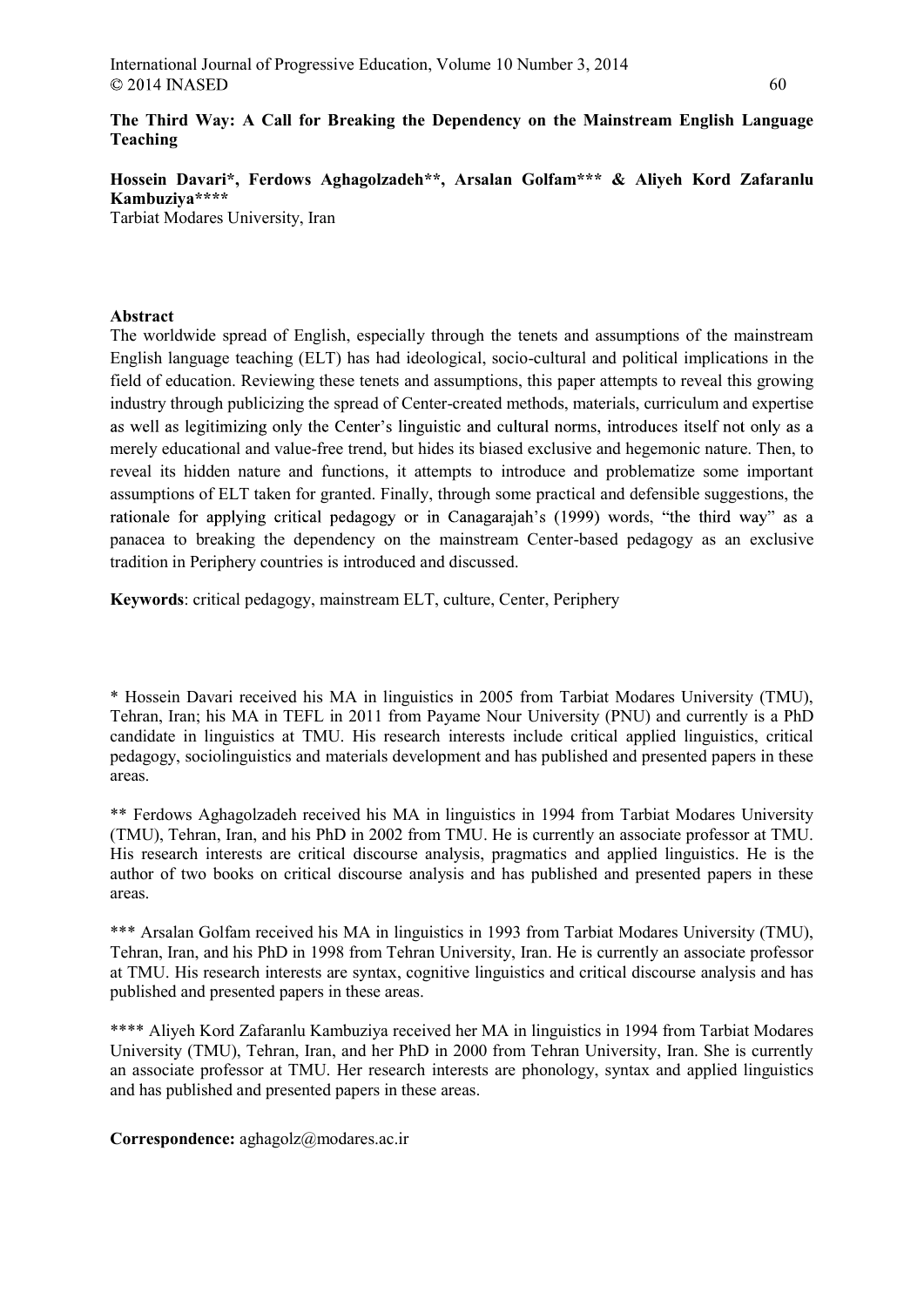Today English has traveled to many parts of the world and has been used to serve various purposes. Such a recent growth in its use and presence in many aspects, its unprecedented expansion, and especially its consequences and implications in some fields of study including applied linguistics, sociolinguistics, etc. have led to calling this language with terms such as 'global language' (Crystal, 1997; Nunan, 2003), as 'world language' (Bailey and Görlach, 1982; Mair, 2004), as 'international language' ( Hassal, 2002; Holliday, 2005; Jenkins, 2000; Le Ha, 2008; Mckay, 2002; Pennycook, 1994; Seidlhofer, 2002; Sharifian, 2008), as 'lingua franca' (Gnutzmann, 2000; Jenkins, 2007), as a 'medium of intercultural communication' (Meierkord, 1996) or with some new concepts like 'World English' (Brutt-Griffler, 2002) and 'global Englishes' (Pennycook, 2007), which each one, by and large, reveals its spread, rise, globalization as well as its role and dominance. Such a situation, as Mesthire and Bhatt (2008) note, has led to viewing and studying this phenomenon from a number of perspectives including:

- as a Macro-Sociolinguistic topic 'language spread' detailing the ways in which English and other languages associated with colonization which have changed the linguistic ecology of the world;

- as a topic in the field of Language Contact, examining the structural similarities and differences amongst the new varieties of English that are stabilizing or have stabilized;

- as a topic in Political and Ideological Studies - 'linguistic imperialism' - that focuses on how relations of dominance are entrenched by, and in, language and how such dominance often comes to be viewed as part of the natural order;

- as a topic in Applied Linguistics concerned with the role of English in modernization, government and – above all – education; and

- as a topic in Cultural and Literary Studies concerned with the impact of English upon different cultures and literatures, and the constructions of new identities via bilingualism.

 The appearance of such studies and perspectives especially in the field of applied linguistics with its special reference to the issue of education has resulted in forming a new situation. In this regard, while especially in the second half of the  $20<sup>th</sup>$  century the spread of this language specifically through ELT, as the most systematic way of English spread, was considered as a favorable development or as a purely pedagogical advantage from the Center to the Periphery, the appearance of an increasing wave of books, inspired mostly by some newly-emerged leftist critical views, has been effective in stimulating a considerable degree of soul searching within applied linguistics in general and ELT profession in specific. In a more precise word, in the midst of showing enthusiasm toward teaching and learning English, the advent of some outstanding critical views and theories about the spread of English especially through ELT aroused some awareness among the educationalists, language planners and applied linguists.

 Certainly such a situation has led to some controversy and discussion surrounding the ELT, as a field that without it, in Brutt-Griffler's (2002) words, English would not be a world language. Not surprisingly, in this era, there is no doubt that ELT has undergone some radical changes and cannot be confined to the traditional or mainstream features and liberalist attitudes which have been mostly current in this field. In this regard, Kumaravadivelu (2012) notes this fact that the worldview that characterizes most part of the studies in second language acquisition has for long been premised upon notions such as interlanguage, fossilization, acculturation, communicative competence- all of which are hardly tilted towards the episteme of the native speaker, has been encountered with some challenging critical attitudes instrumental in strengthening a newly growing critical camp of thought in the field of applied linguistics. As a result of such a situation, it is found that the current status of English teaching and learning has led to a number of challenging questions which are not directly limited to purely pedagogical ideas and theories (Zacharias, 2003). In other words, the unique position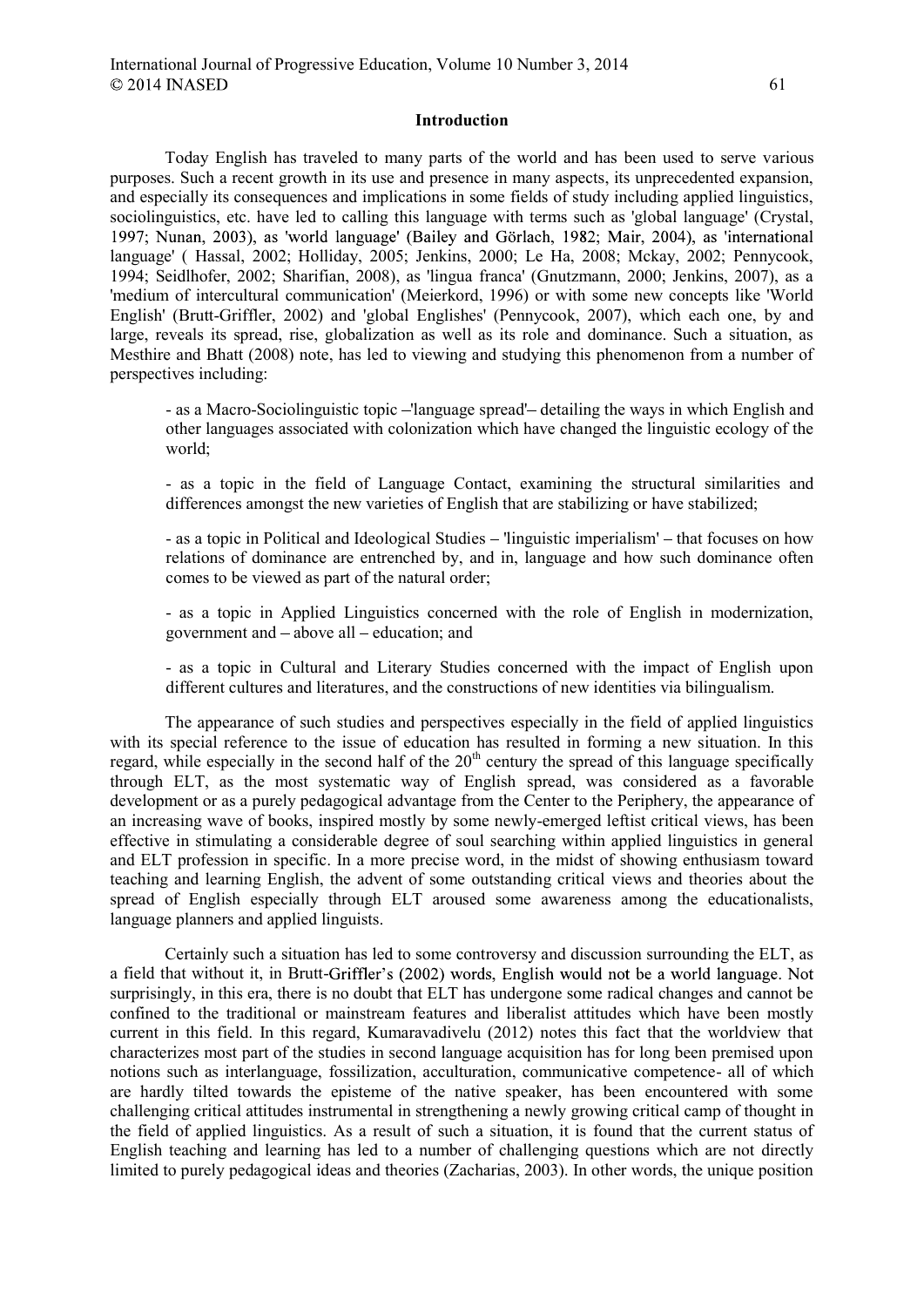### International Journal of Progressive Education, Volume 10 Number 3, 2014 62

of English in the world has some repercussions on the way it is seen, defined, presented, learned and taught and has led to a position which has been discussed from ideological, cultural, social and political standpoints (see Block and Cameron, 2002; Brutt-Griffler, 2002; Canagarajah, 1999; Edge, 2006; Holliday 2005; Kirkpatrick, 2007; Pennycook, 1994, 1998 and 2001; Phillipson, 1992 and 2009).Thus, it is nothing to be surprised when Mckay (2002) writes that the teaching and learning of English in present day must be based on an entirely different set of assumptions than the teaching of any other second or foreign language. Inspired by the appearance of some significant critical works especially the publication of Phillipson's book "Linguistic Imperialism" in 1992, the 1990s turned into a milestone in critical studies in applied linguistics in general and ELT in particular. According to Johnston (2003), possibly the most significant development in ELT in the 1990s was the acceptance of this idea that ELT is and always has been a profoundly and unavoidably political activity. Anderson (2003) writes that since the 1990s the concepts of ELT and ELT profession have undergone radical changes and this field has experienced an intellectual shift. In this regard, introducing ELT as an educational activity, Akbari (2008) also strongly maintains that ELT is an activity filled with politics. In Baladi's (2007) terms, the teachings of English and English language itself have, for a long time, been seen as clean and safe exports, as a practical means of communication carrying few ethical implications. According to Matsuda (2006), the spread of English and its function as an international language significantly complicate ELT practice because it requires that most basic assumptions in the field be re-evaluated and re-negotiated vis-à-vis the current sociolinguistic landscape of the English teaching. In her words, the complexity resulting in the spread of English is not limited to its linguistic forms and functions but has also found its political and ideological dilemmas, and poses a new set of questions about an aspect of ELT that has received only peripheral attention until recently. Canagarajah (2005) also asserts that after the decolonization and around the Cold War, ELT shifted to an important activity and English was remarked as a more effectual channel of hegemony. In this case, Gray (2002) writes that contrary to the mainstream ELT pedagogy known especially in the critical literature as the liberalist ELT, its beliefs, practices and tenets, the appearance of some notable critical attitudes which have been raised in recent years mostly through an increasing wave of books by some researchers of great renown such as Pennycook (1994, 1998, 2001), Canagarajah(1999) and so forth has changed the scene. In his opinion, what these works have had in common is a belief that the global spread of English is inherently problematic, inextricably linked to wider political issues and that ELT practices are neither value free, nor always culturally appropriate.

 The main gist of this controversy can be introduced in this way that currently the mainstream or liberalist ELT presents itself as a mere educational activity, publicizes native-based or the Center varieties of English especially the American and British ones, ignores or rejects World Englishes, introduces itself as the only legitimate reference of planning, developing and producing methods, materials and programs, advertises the homogenization of cultural and educational goods influenced by global standardization carrying from the center to the periphery, and shrewdly equates learning English in its Center variety with global understanding (see Kubota, 2002; Ghaffar Samar and Davari, 2011). In contrast, the outstanding appearance of the critical or alarmist ELT has significantly challenged and complicated the mainstream ELT. Proposing that ELT functions as a vehicle for imposing western capitalist values and beliefs, questioning the cultural and social relevance and appropriateness of center-produced methods and materials, focusing on the political, cultural, social, economic and ideological aspects of ELT, challenging the established and globally known tenets and bases of ELT and promoting critical pedagogy as an alternative approach to the mainstream pedagogy, this new critical camp of thought has tried to manifest itself mightily.

 Here, the following table with an especial reference to the educational aspects has been provided to review the growing rich literature on the topic and to present the gist of their main ideas and debates on the role, position and function of English and ELT. Needless to say, the opposing views on the topic are not confined to these fifteen categories: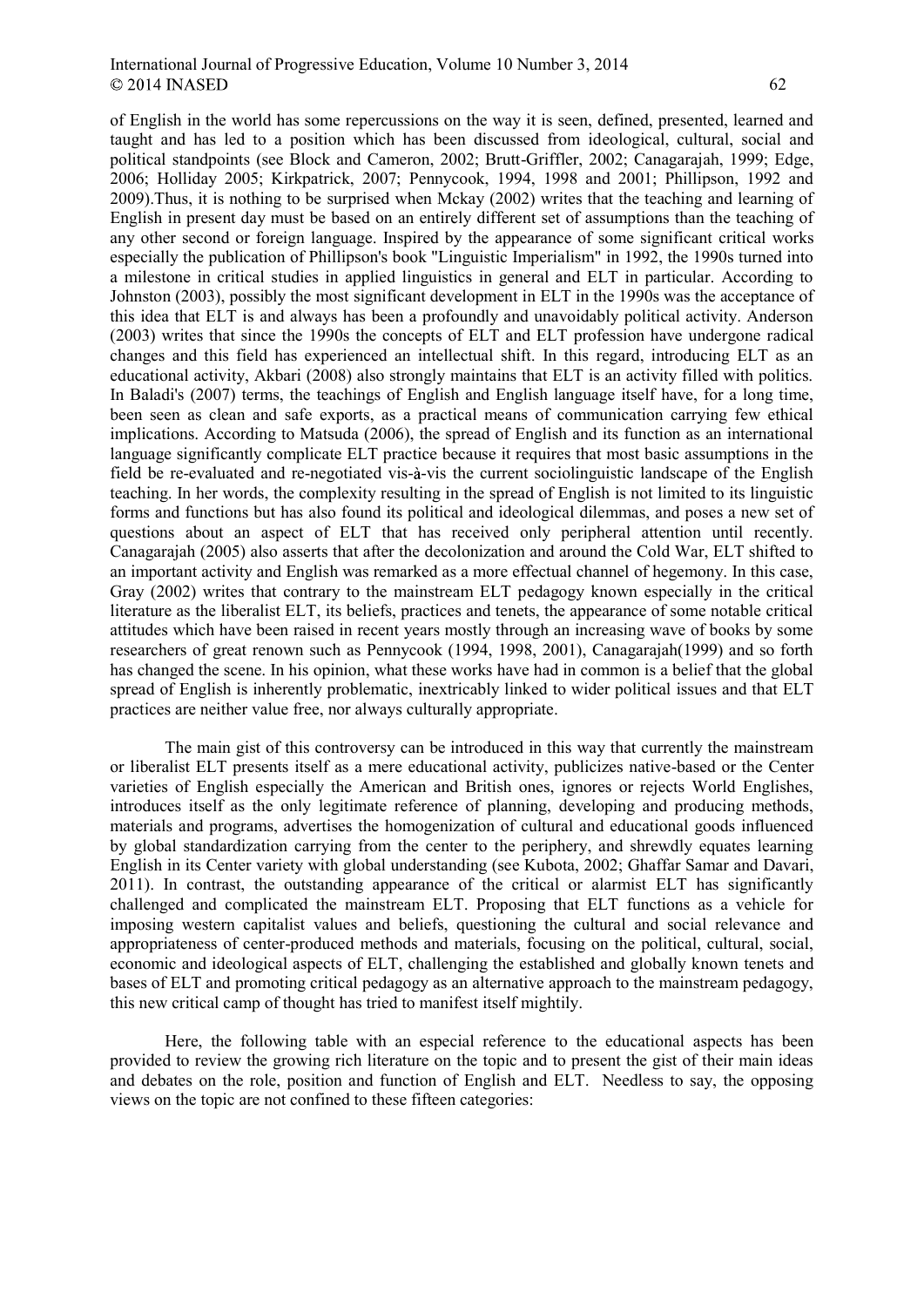|                                                              | <b>Mainstream</b>                                                                                                        | <b>Critical</b>                                                                           |
|--------------------------------------------------------------|--------------------------------------------------------------------------------------------------------------------------|-------------------------------------------------------------------------------------------|
|                                                              | or                                                                                                                       | or                                                                                        |
| Category                                                     | <b>Liberalist Position</b>                                                                                               | <b>Alarmist Position</b>                                                                  |
| - ELT<br><b>Methods:</b><br>Nature,<br><b>Function &amp;</b> | - Methods as value-free and neutral<br>instruments of teaching                                                           | - Methods as non- neutral cultural<br>constructs                                          |
| <b>Essence</b>                                               | - Center-produced methods as the<br>best and most efficient ones                                                         | - Rejecting the validity and<br>appropriateness of Center-produced<br>methods             |
| -Material &<br>Curriculum<br>Development                     | - Center-produced materials and<br>Curriculums as the best and most<br>appropriate                                       | - Rejecting the appropriateness of<br>Center-produced materials                           |
|                                                              | - Developing materials as their<br>exclusive rights                                                                      | -Insisting on the necessity of<br>developing materials and<br>curriculum in the Periphery |
| -Native vs.<br><b>Nonnative</b>                              | - Native-speaker tenet                                                                                                   | - Native-speaker fallacy                                                                  |
| (Teachers,<br>Standards,<br><b>Varieties</b> )               | - Standard English                                                                                                       | - World Englishes                                                                         |
| - English, ELT<br>& Culture                                  | - No threat to other cultures                                                                                            | - Threat to other cultures                                                                |
|                                                              | - No mutual dependency between<br>English language & western culture                                                     | - Tools of cultural expansion of the<br>West                                              |
| - English, ELT<br>& other<br><b>Languages</b>                | - No danger to other languages or<br>minority languages                                                                  | - Dangers to other languages and<br>minority languages                                    |
| - English<br>Spread &<br><b>Policy</b>                       | - Accidental or lucky expansion<br>- English & ELT as neutral activity<br>without any political or cultural<br>dominance | - Purpose-built expansion through<br>the Center language planning and<br>policies         |
|                                                              |                                                                                                                          | - English as a tool for political and<br>cultural dominance                               |

# Table 1. Two main opposing camps of thought in ELT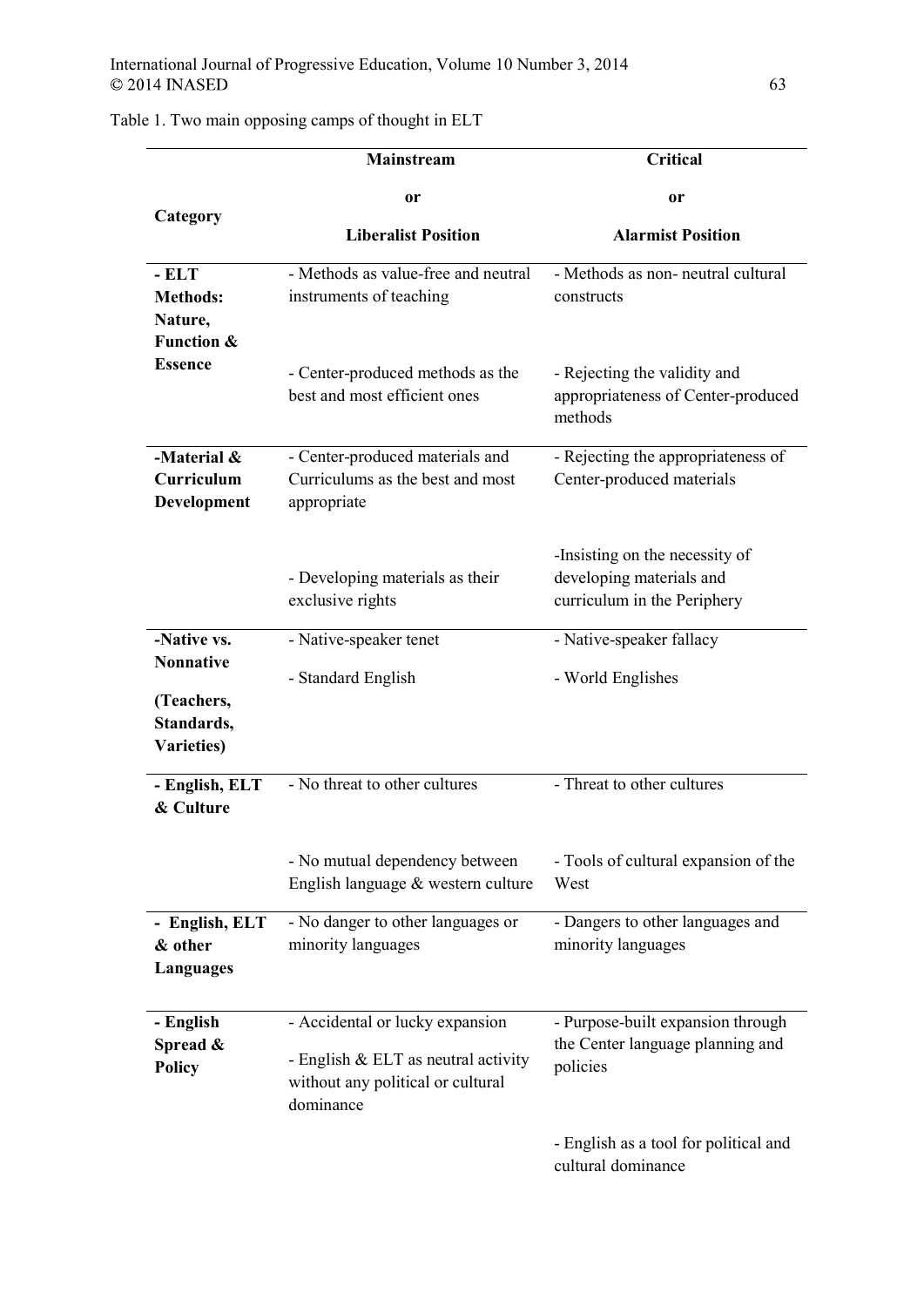| - English & the<br>Western<br>Political &<br>Economic | - No political view to English $\&$<br><b>ELT</b>                                   | - The necessity to view English $&$<br>ELT politically                                                              |
|-------------------------------------------------------|-------------------------------------------------------------------------------------|---------------------------------------------------------------------------------------------------------------------|
| <b>Systems</b>                                        | - No tie between English and<br>western political and economic<br>systems           | - Strong& strategic tie between<br>English and western political and<br>economic systems                            |
| - English:<br>equality vs.<br>Inequality              | - Bringing equal opportunities for<br>all                                           | - Source of inequality                                                                                              |
| - Resistance &<br><b>Criticism</b>                    | - The need to welcome English $\&$<br><b>ELT</b>                                    | - The need to resist against the<br>global spread of English & the<br>mainstream ELT through critical<br>approaches |
| - International<br><b>English Exams</b>               | - No cultural & social biases                                                       | - filled with cultural & social biases                                                                              |
|                                                       | - The best criteria for measuring the<br>English proficiency applicable<br>globally | - Serving the US and British<br>interests                                                                           |
| - Early Start<br><b>Education</b>                     | - Early start tenet                                                                 | - Early start fallacy                                                                                               |
| - Monolingual<br><b>Education</b>                     | - Monolingual tenet                                                                 | - Monolingual fallacy                                                                                               |
| - English: the<br>Language of<br><b>Science</b>       | - The sole language of higher<br>education                                          | - Higher education in mother<br>tongue                                                                              |
| - Inherent<br><b>Qualities</b>                        | - Enjoying inherent qualities                                                       | - All languages are inherently the<br>same                                                                          |
| - English as a<br><b>Second</b><br>Language           | - An ideal situation for the<br>Periphery                                           | - A threat to national and minority<br>languages as well as the cultures of<br>the Periphery                        |

Simply put, the appearance of these notable critical studies has resulted in questioning and challenging the assumptions, tenets and principles of the mainstream ELT including its neutral essence, no threat to other cultures and languages, native-speakerism, monolingual tenet, no tie between English and western political, cultural and economic systems, etc. In fact, the advent of this critical shift in ELT has not only challenged and complicated the mainstream or liberalist ELT or in a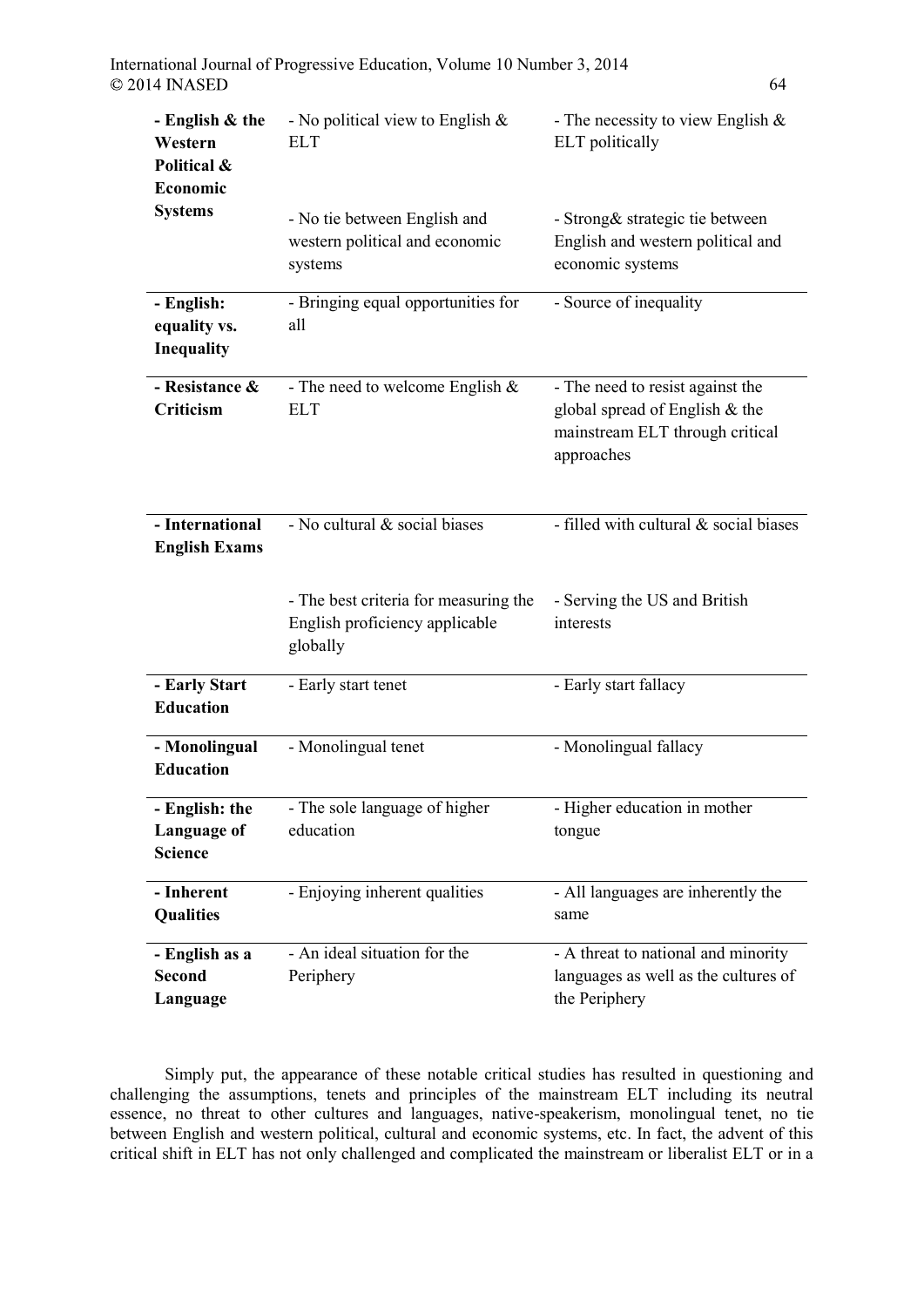more precise word, its hegemonic nature, but has mostly introduced critical pedagogy (CP) as an alternative approach to the mainstream ELT.

#### Why critical pedagogy?

 Phillipson (1992, 2009) writes that the global expansion of English especially in two interrelated sectors of government and education perpetuates the dependency of the Periphery countries on the powerful Center countries. Canagarajah (1999) also notes that turning the Periphery countries into the mere consumers of the ELT expertise, methodology and materials, dispensed by the West, promotes the Western ideologies and contributes to its domination more subtly. So, on the one hand, accepting this political side of ELT, especially as Akbari (2008) reminds us, and on the other hand, the importance of English language as an undeniable fact, with an especial reference to Canagarajah (1999, p. 147), "what is demand is a "third way" or Critical Pedagogy that avoids the traditional extremes of rejecting English outright for its linguistic imperialism or accepting its wholesale for its benefits". Avoiding some conceptual dimensions common in its literature, now it is attempted to highlight, introduce and incorporate some of the practical aspects of CP in ELT especially in Periphery countries.

#### a) Incorporating Source Culture as well as other Cultures

 According to Akbari (2008), culture has always been treated as an indispensable part of any language teaching/learning situation. While Crystal (1997) clearly asserts that different cultures throughout the world can exist along with the global spread of English, the scholars belonging to CP tradition including Phillipson (1992), Pennycook (1994, 2001 and 2007),and Canagarajah (1999) maintain that the spread of English not only threatens different cultures in the world, but strengthens the cultural hegemony of the Center. In this case, Pennycook (2007) introduces the impact of English culture so great that he clearly asserts we must rethink the relationship between English, pedagogy and culture within the contemporary world.

 As criticized by Kumaravadivelu (2012), for a long time developing L2 linguistic competence has also meant developing L2 cultural competence and consequently cultural assimilation has been the desired destination with integrative motivation as the preferred path to get there. Regarding this situation, the main justification of the mainstream ELT has been that those who want to learn English want to communicate with the users of this language, and successful communication would not be possible without the learners' familiarity with the cultural norms of English speakers (Akbari, 2008). In this case, insisting on the fact that this assumption is only true for those who want to migrate to countries such as the US or UK for work or study, he reminds us that due to the scope of English application both geographically and communicatively, most of the communication carried out in English is between people who are themselves the so-called non-native speakers of English with a distinct cultural identity of their own. Thus, there is little need in this context for the Anglo-American culture, since neither party is a native with whom the other interlocutor is going to identify. In his words, incorporating source culture, i.e. learners' own culture, is valuable since focusing on local cultures contributes to learners to reflect on the positive and negative features of their own culture and consequently explore ways to make changes in the society if change is required. Mckay (2003) also in response to why anyone would learn about their own culture in English, notes the important point that students need to talk about their own culture when they talk to people from other cultures. In addition, reliance on learners' culture as the point of departure for language teaching will make them critically aware and respectful of their own culture and prevent the development of a sense of inferiority which might result from a total reliance on the target language culture where only the praiseworthy features of the culture are presented. Matsuda (2012) also points to this fact that a possible source of cultural content can be learners' own culture. In her views, when English was considered the language of the UK and US, the knowledge of a narrowly defined "English-speaking culture" may have been adequate. Due to the undeniable fact that this language today is not limited to exchange between native and non-native speakers to English, a critical reflection on local culture of any society can be legitimately incorporated into classrooms.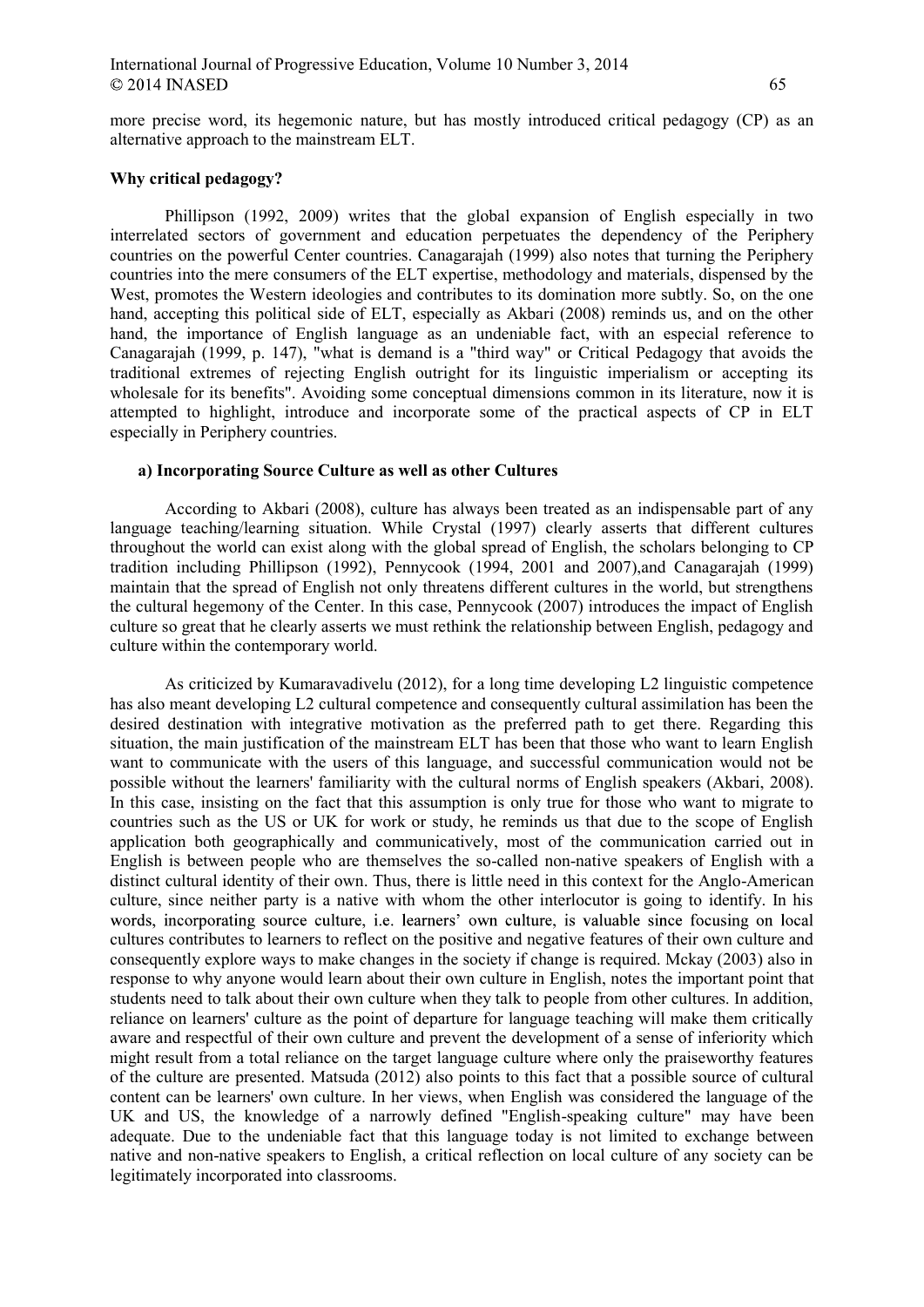In addition, integrating the possible culture(s) of learners' future interlocutors might be noteworthy. Another suggestive but challenging point to note might be encouraging students to learn about and reflect on other cultures as a way of reflecting on their own values and customs. Through this pass, as Mckay (2012) writes, reflecting on own cultural values as well as learning about differing cultural values might lead to increasing the learners' sensitivity to cross-cultural awareness.

#### b) Integrating Local and Global Issues in ELT Materials

 According to Bardovi-Harling (1996), teaching materials, especially textbooks, are perceived as a prestige source of input and play an important part in curriculum design of a foreign language class, because learners especially in EFL contexts do not receive much input outside the classroom. In this regard, reviewing the current ELT textbooks shows that their topics are mostly Center-oriented or in sharp contrast with the Periphery countries' atmosphere. Gray (2002) maintains that one effect of globalization is the imposition of Center materials on the Periphery in the increasing spread of global ELT couresbooks which are thematically and culturally "inclusive" and "inappropriate". According to Banegas (2010), such couresbooks are criticized not only for avoiding provoking topics, but also for presenting a romantic view of countries such as Britain or the USA. In his words, in an attempt to avoid some controversial and real issues, material writers opt for selecting themes that are rooted in the British or American culture. Gray (2000) writes that topics are chosen in such a way that the target culture seems to uphold values and living standards that are better than those of the student's culture, leading to the perception that the target culture is superior to the student's. Even if textbooks do contemplate topics such as poverty, hunger, or even discrimination, they are contextualized in Africa or the Muslim world, creating the idea that poverty or discrimination is nowhere to be found in Europe or the USA. Hillyard (2005) points out that when we study the topics of such textbooks, there is little controversial material. On the contrary, we find themes such as the family, sport, hobbies, travel, pop culture, festivals from remote countries which bear no impact on students' lives, fashion and food, among others. Also according to Banegas (2010) recently for reasons generally attributed to the production and matching of mainstream couresbooks produced for the general EFL class regardless of where they are used, publishers avoid the inclusion of provocative topics in developing the units of work couresbooks may be divided into.

 In CP, what is more essential for both teachers and students are being critically aware of issues surrounding them both locally and globally (Byean, 2011). Regarding the local issues, Akbari (2008) believes that a problem of commercially produced couresbooks is their disregard for the local issues or in a more precise word, their real-life concerns. In addition to local topics, CP insists that global issues should be incorporated in ELT. In Sampedro and Hillyard's (2004) terms, global issues can no longer be dismissed as the "out there", but they are very much "in here" too and can no longer be safely ignored. Matsuda (2006) points out since at present learners want to become effective users of English in the international context, some awareness of global cultures and issues needs to be fostered. In her words, such topics as world peace, environmental conservation and other relevant topics in the field of global education provide appropriate content for readings, class discussions and course assignments.

 Since CP, insisting on improving critical thinking, aims to empower language learners and provides an opportunity for the learners to transform their lives, on the one hand, it is strongly suggested that the topics and content of textbooks, class discussions and course assignments be contextually and locally situated and on the other hand to be effective users of English in the global context, integrating global issues needs to be fostered. Needless to say, incorporating global topics which in Matsuda's (2012) words includes topics that cut across national boundaries and are relevant to the global society as a whole, can not only foster the learners' awareness of the global culture, but develop the sense of global citizenship among them.

## c) A Joint Goal: Social Development along with Language Development

 Reviewing the current commercially ELT textbooks indicates that, as Rashidi and Safari (2011) note, most of them are a compilation of information and activities with the purpose of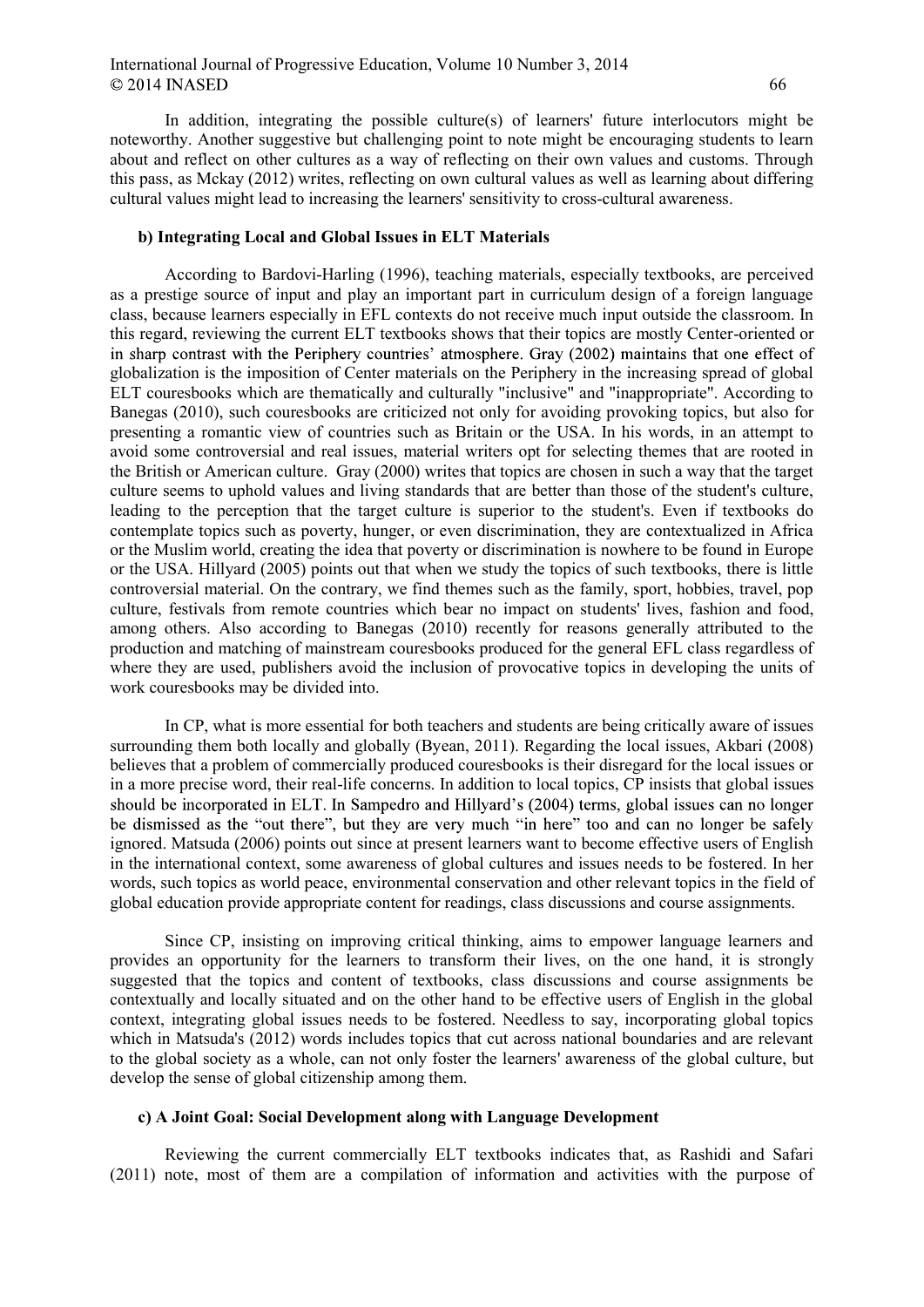### International Journal of Progressive Education, Volume 10 Number 3, 2014 67

improving English communicative abilities regardless of the social issues or in a more precise word, they have been designed for traditional banking education. Having a set of prespecified objectives settled down prior to the actual occurrence of the learning situations, supporting practices indicating a superficial understanding of the discussed topics, developing activities and exercises which incorporate language skills without involving students in contextualized activities and so on are the main features of the mainstream ELT textbooks.

In Crookes and Lehner's (1998) words, in a critical L2 pedagogy, materials pursue a "joint" goal" which its general aim is to help students to read with and also to read against. In fact, contrary to the mainstream ELT, critical pedagogy attempts to make the learners experience a sense of empowerment through engaging in the emancipatory praxis, i.e. the cycle of reflection and action. In such a situation the learners can discover new ways of challenging the status quo and engaging in transformative actions to improve their lives (i.e. social development) while they improve their mastery of the target language (i.e. language development). Thus, the materials must be developed in such a way that besides providing valuable language input, they construct and reinforce critical attitudes to learners' surroundings. According to Pishghadam and Naji (2011), through this trend, ELT policies can shift towards language for life purposes, especially in EFL contexts in which learners may need not much to use the language for real-life purposes. in their words, this trend gives English courses a new flavor; learners do not go to English classes to become familiar with Anglo-American culture, or to learn a language for its own sake, but to boost their social competencies, become more prepared to deal with unprepared situations, and internalize life skills.

Undoubtedly, noticing this joint goal can pave the way to prepare learners to "read the world" while "read the word". Certainly, centering English lessons on social life skills and development not only can transcend discussions over language, but also can turn language classes into language-andlife classes.

#### d) First Language as a Source

 The common practice in L2 professional literature has been the rejection of learner's L1 (Akbari, 2008). Contrary to this tenet of the mainstream ELT, critical pedagogy tradition regards L1 as an asset facilitating communication in L2. Introducing this tenet as the "monolingual fallacy", Phillipson (1992) argues this belief is rooted in the maintenance of colonial power and in misguided and negative beliefs about bilingualism.

 In Akbari's (2008) words, the rationale for the total exclusion of L1 from classes must be sought mostly in the political, economic dimensions of L2 teaching and the inability of native English teachers to utilize the mother tongue potential of their learners. Ford (2009) also maintains that, in terms of classroom practices, the imposition of an English-only approach can be considered as authoritarian and reflecting a supposition of linguistic and cultural superiority. From a critical perspective, Akbari (2008) notes that denying the significance and learners' first language is part of his or her identity and a force which has played a crucial role in the formation of that identity.

 There is no doubt that the prevalence of native-speakerism that according to Mckay (2003) privileges Inner-Circle curriculum and teaching methodologies, in a world in which about 80% of English language teaching professionals are bilingual users of English, does not have any reason except the hegemonic practices of ELT industry that according to Phillipson (1992) purposefully perpetuate the concept of the native speaker. In fact, one way to break the Center-based tenet can be moving away from the current "modernization" model (Tollefson, 1991) of curriculum development, where Western models are applied by Western experts (Inner-Circle countries) to non-Western (Outerand Expanding-Circle countries). In this model, it is advertised that the use of first language lowers the learners' proficiency and the standards of teaching. On the contrary, through the critical paradigm, the learners' knowledge of their mother tongue is the greatest asset that they generally bring to the English classroom (Khati, 2011). Regarding the psychological reality of the first language, Dawson (2010) notes that teachers try to prevent their students from using first language, but they cannot prevent them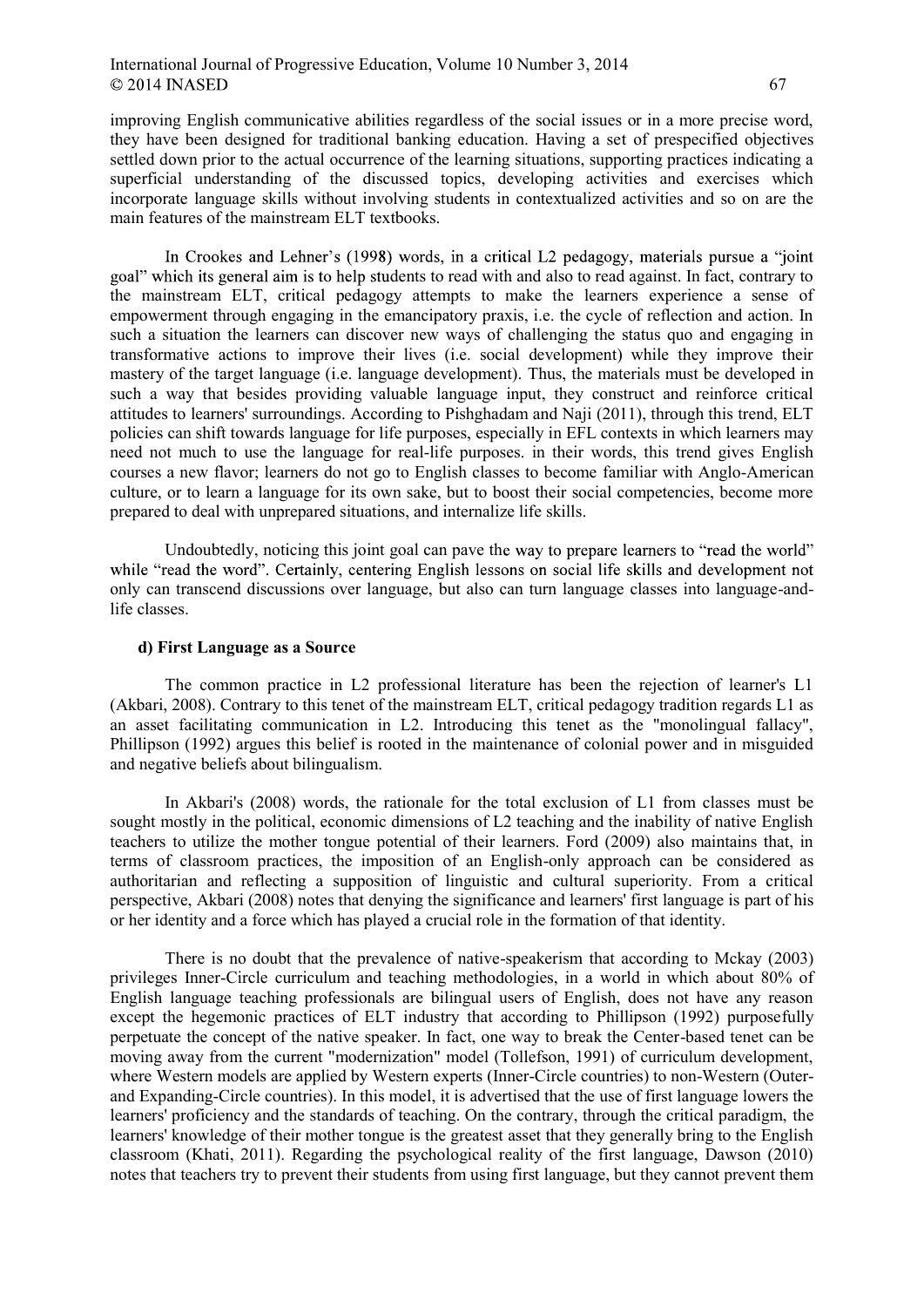### International Journal of Progressive Education, Volume 10 Number 3, 2014 68

from using first language in their brains. In this regard, Nation (1990) also argues that the exclusion of the mother tongue is the criticism of the mother tongue itself and has harmful psychological effects on learners. Introducing first language as an important tool for language learning, Macaro (1997) reminds that it is impractical to exclude the first language from the classroom. According to Aurbuch (1998), using first language can be applied in cases including classroom management, language analysis, presenting rules governing grammar, discussing cross-cultural issues, giving instructions or prompts, explaining errors and checking for comprehension. Brown (2000) also maintains that first language can be a facilitating factor and not just an interfering factor. Supporting the role of mother tongue in the classroom procedures in various methods, Larsen-Freeman (2000) notes the issue that the use of first language can enhance initially the students' security through providing a bridge from the familiar to the unfamiliar.

 In CP, as Ford (2009) writes, learners' freedom to use their L1 in the second language classroom, not as a medium of instruction, but as a means of facilitating communication and comprehension, is nothing less than an expression of "linguistic human rights".

#### Concluding remarks

 This paper was firstly an attempt to introduce the hidden nature and function of the mainstream ELT and to challenge some of the most notable beliefs and assumptions of ELT taken for granted, then to insist on seeing English and ELT through a broader sociopolitical and cultural perspective. Also, considering this fact that we cannot deny the importance of English in the modern world, the authors strongly believe that it is essential for the Periphery countries, as mostly the mere consumers of the Center, to adopt a more dynamic, critical and conscious position. To achieve this goal, critical pedagogy as an alternative and efficient approach to the liberalist ELT pedagogy was introduced and discussed. There is no doubt that not paying attention to the nature and function of ELT could lead to further marginalization and cultural derichment of the Periphery's applied linguists and ELT professionals as well as its learners. Thus, to avoid the ballyhoos of the mainstream ELT which are dominant and prevalent in the realm of ELT worldwide, especially in EFL Periphery countries, it is strongly recommended that ELT professionals in such contexts place a high premium on hearing such critical voices helping them, as Kumaravadivelu (2012) holds, become acutely aware of some thought-provoking issues as linguistic imperialism, discourse of colonialism, native speakerism, the political economy of ELT, reclamation of local knowledge, etc. In his words, what is surely and sorely needed is a meaningful break from this dependency, if we are serious about sanitizing our discipline from its corrosive effect and sensitizing the field to the demands of globalism.

 Attending to such critical notions and especially resorting to some practical applications of critical pedagogy can wisely make the Periphery free of entangling in theoretical and terminological knots of mainstream ELT that have contributed not only to the dominance of the Center's mainstream ELT tenets, but also the preservation of the Periphery dependency and marginalization. Therefore, this is no surprise when Kumaravadivelu (ibid., p. 17) notes that " entrapped within such a biased mode of knowledge production and unable to break from their dependency on them, scholars in periphery countries have been doing mostly reactive, not proactive research."

 Beyond all doubt, what is needed for the Periphery to break the dependency on the mainstream ELT is firstly the necessity to question the Center-produced tenets, to identify their potentials as well as needs, and to apply practically their findings in ELT profession and practice.

 In all, taking this critical approach, which itself entails a critical understanding on the part of policy makers, materials developers and English language teachers of the nature of English and ELT function, as Canagarajah (1999) argued for, can provide a situation in which the Periphery students become insiders and use this language in their own terms, according to their own aspirations, needs and values, not as slaves, but as agents, creatively and critically. This trend certainly will be in line with the call by Pennycook (1995, p. 55) to all applied linguists and English teachers around the world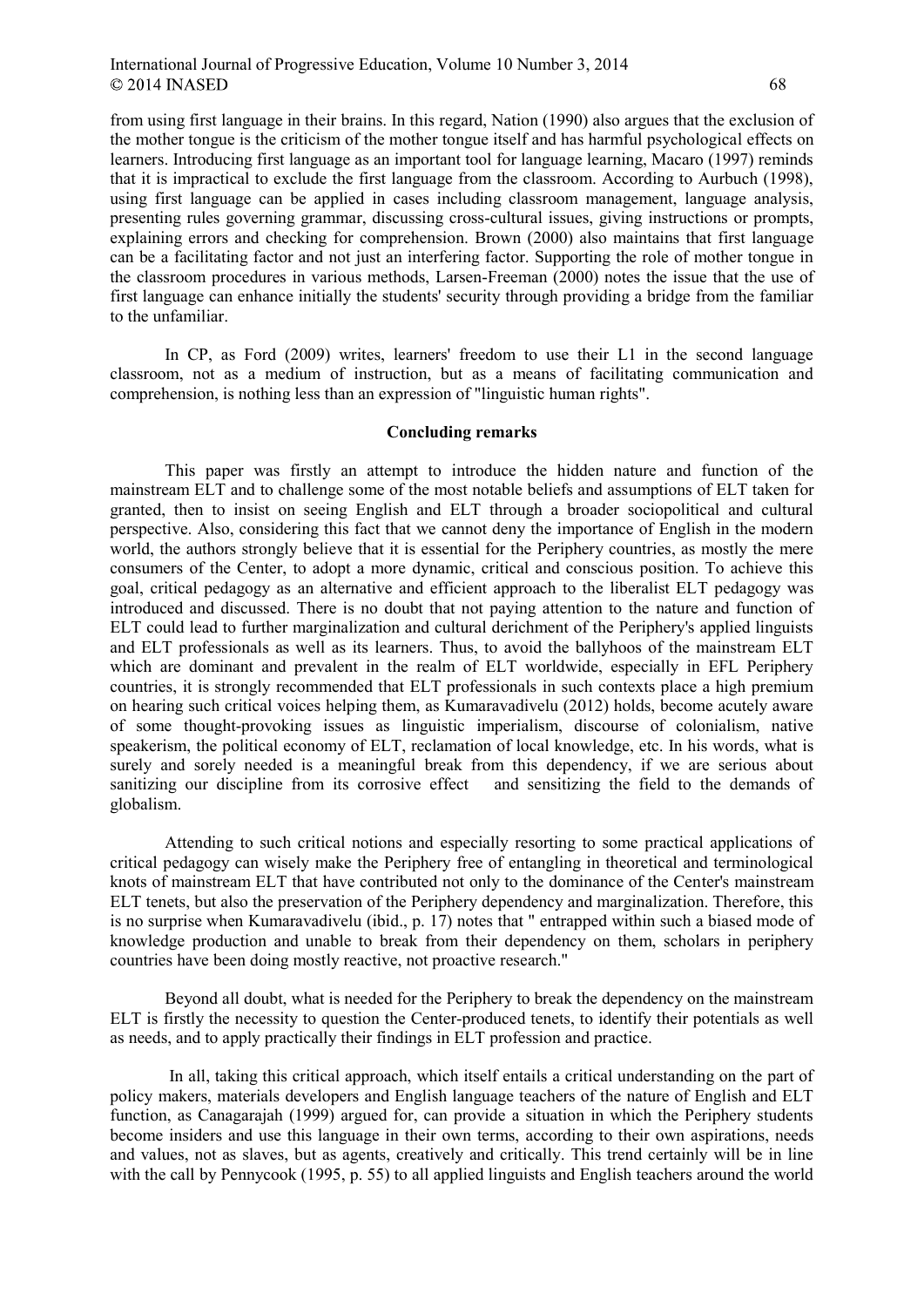to "become political actors engaged in a critical pedagogical project to use English to oppose the dominant discourses of the West, and to help the articulation of counter-discourses in English".

#### References

- Akbari, R. (2008). Transforming lives: introducing critical pedagogy into ELT classrooms. ELT Journal, 62(3), 276-283. <eltj.oxfordjournals.org/content/62/3/276.full>
- Altbach, P. G. (2007). The imperial tongue: English as the dominating academic language. Economic and Political Weekly, 27 (3), 3608-3611.
- Anderson, C. (2003). Phillipson's children. Language and Intercultural Communication. 3 (1), 81-95.  $\leq$ www.tandfonline.com/doi/pdf/10.1080/14708470308668091>
- Baladi, N. (2007). Critical Pedagogy in the ELT Industry: Can a Socially Responsible Curriculum Find its Place in a Corporate Culture? Unpublished MA Thesis, McGill University. <digitool.library.mcgill.ca/dtl\_publish/6/18457.html>
- Bailey, R. W., and Görlach, M. (Eds.) (1982). *English as a World Language*. Ann Arbor: University of Michigan Press.
- Block, D. and Cameron, D. (Eds.) (2002). Globalization and Language Teaching. London: Routledge.
- Brown, H. D. (2001). Teaching by Principles: An Interactive Approach to Language Pedagogy. White Plains, NY: Pearson Education.
- Brutt-Griffler, J. (2002). World English: A Study of its Development. Clevedon: Multilingual Matters Ltd.
- Canagarajah, A. (1995). Review of linguistic imperialism. Language in Society, 24, 590-595.
- Canagarajah, A. S. (1999). Resisting Linguistic Imperialism in English Teaching. Oxford: Oxford University Press.
- Cheshire, J. (Ed.) (1991). English around the World. Cambridge: Cambridge University Press.
- Crystal, D. (1997). English as a Global Language. Cambridge: Cambridge University Press.
- Dua, H. (1994). Hegemony of English. Maysore: Yashoda Publications.
- Edge, J. (Ed.) (2006). (Re)locating TESOL in an Age of Empire. London: Palgrave.
- Ghaffar Samar, R. and Davari, H. (2011). Liberalist or alarmist: Iranian ELT community's attitude to mainstream ELT vs. critical ELT, Asian TESOL Journal, 5 (2), 63-91. .< http://www.tesoljournal.com/PDF/A6\_V5\_TESOL.pdf>
- Graddol, D. (1997). The Future of English. London: British Council.
- Graddol, D. (2006). English Next. London: British Council.
- Gray, J. (2002). The global coursebook in English language teaching. In D. Block and D. Cameron (Eds), Globalization and Language Teaching (pp. 151-167). London: Routledge.
- Hellinger, M. (2005). The problem of world English: Reflecting on Crystal and Phillipson. Retrieved May 12, 2008 from http://chorpita.com/uni/chorpita\_douglas\_world\_english
- Holborrow, M.(1999). The Politics of English: a Marxist view of language. London: Sage.
- Holliday, A. (2005). The Struggle to Teach English as an International Language. Oxford: Oxford University Press.
- Jenkins, J. (1995). The Triumph of English. The Times, 25 February.
- Jenkins, J. (2003). World Englishes: A Resource Book for Students. London: Routledge.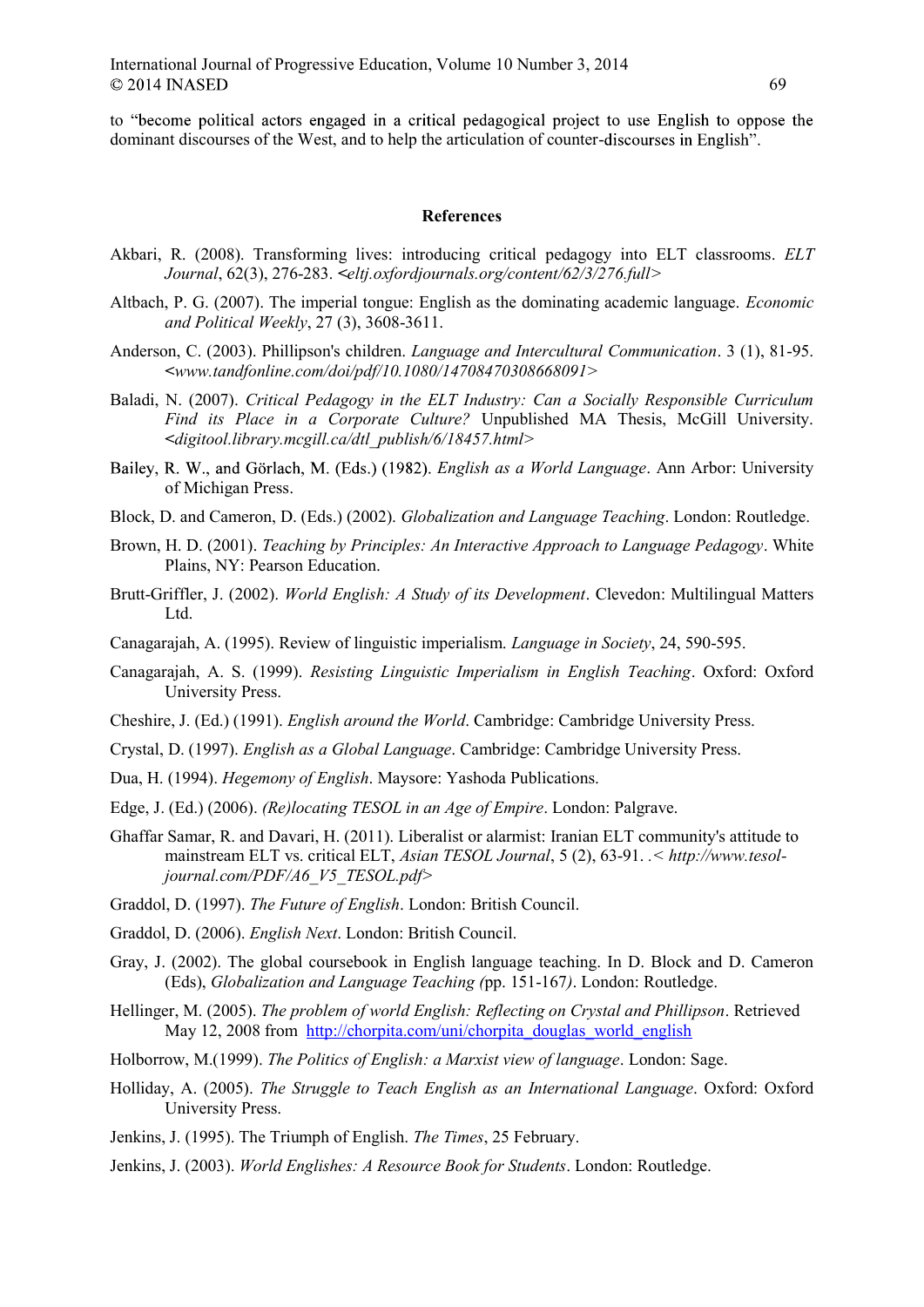- Jenkins, J. (2007). English as a Lingua Franca: Attitudes and Identity. Oxford: Oxford University Press.
- Johnston, B. (2003). Values in English Language Teaching. Mahawah, NJ: Lawrence Erlbaum Association.
- Kelly Hall, J. and Eggington, W. G. (2000). The Socio- politics of English Language Teaching. Clevedon and Buffalo: Multilingual Matters Ltd.
- Kubota, R. (2002). The impact of globalization on language teaching in Japan. In D. Block and D. Cameron (Eds). Globalization and Language Teaching (pp. 13-28). London: Routledge.
- Kumaravadivelu, B. (2006). Dangerous liaison: globalization, empire & TESOL. In J. Edge (Ed), (Re)locating TESOL in an Age of Empire (pp. 1-26). Palgrave.
- Kumaravadivelu, B. (2012). Individual identity, cultural globalization, and teaching English as an international language. In Alsagoff, et. al (Eds), Principles and Practices for Teaching English as an International Language (pp. 9-27). New York: Routledge.
- Larsen-Freeman, D. (2000). Techniques and Principles in Language Teaching. New York: Oxford University Press.
- Mair, Ch. (2004). The Politics of English as a World Language: New Horizons in Postcolonial Cultural Studies. Amsterdam: Radopi.
- Matsuda, A. (2006). Negotiating ELT assumptions in EIL classrooms. In J. Edge (Ed.). (Re)Locating TESOL in an Age of Empire (pp.158-170). London: Palgrave.
- Matsuda, A. (2012). Teaching Materials in EIL. In Alsagoff, et. al (Eds), Principles and Practices for Teaching English as an International Language (pp. 168- 185). New York: Routledge.
- McCrum, R. Cran, W. and MacNeil, R. (1992). The Story of English. London: Faber and Faber.
- Mckay, S. (2002). Teaching English as an International Language. Oxford: Oxford University Press.
- Mckay, S. (2012). Principles of teaching English as an international language. In Alsagoff, et. al (Eds), Principles and Practices for Teaching English as an International Language (pp. 28-46). New York: Routledge.
- Meierkord, C. (1996). Language stripped bare or linguistic masala? Culture in lingua franca communication. In K. Knapp and C. Meierkord (Eds.), Lingua Franca Communication (pp.109-133). Frankfort A.M.: Peter Lang.
- Mesthire, R. and Bhatt, M. R. (2008).World Englishes: The Study of New Linguistic Varieties. Cambridge: Cambridge University Press.
- Mirabela, P. (2006). Globalization of English. Retrieved April 20, 2009 from steconomic.uoradea.ro/anale/volume/2006/impactul-limbilor/13pdf.
- Modiano, M. (1999). Standard English(es) and educational practices for the world's lingua franca. English Today, 15(4): 22-34.
- Mühlhäusler, P. (1996). Linguistic Ecology: Language Change and Linguistic Imperialism in the Pacific Region, London: Routledge.
- Nunan, D. (2003). The impact of English as a global language on educational policies and practices in the Asia-Pacific region. TESOL Quarterly, 37(4), 589-613.
- Pennycook, A. (1994). The Cultural Politics of English as an International Language. Essex: Longman Group Ltd.
- Pennycook, A. (1995). English in the world/the world in English. In J. W. Tollefson (Ed.), Power and inequality in language education (pp. 34–58). Cambridge: Cambridge University Press.
- Pennycook, A. (1998). English and the Discourse of Colonialism. London: Routledge.